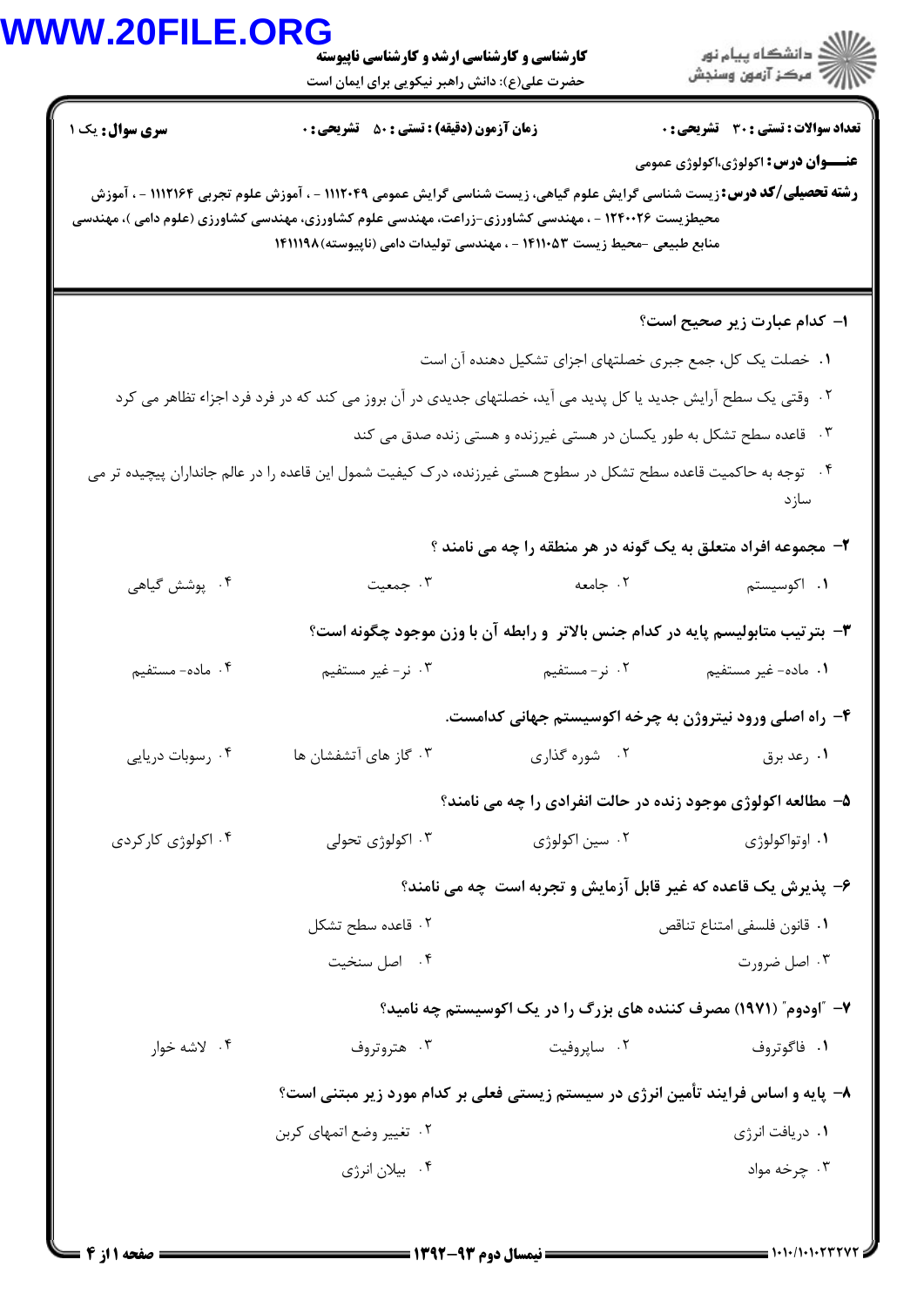|                        | <b>کارشناسی و کارشناسی ارشد و کارشناسی ناپیوسته</b><br>حضرت علی(ع): دانش راهبر نیکویی برای ایمان است                                                                                                                                                                                                              |                                                                          | دانشگاه پیام نور $\le$<br>ر آمرڪز آزمون وسنڊش   |
|------------------------|-------------------------------------------------------------------------------------------------------------------------------------------------------------------------------------------------------------------------------------------------------------------------------------------------------------------|--------------------------------------------------------------------------|-------------------------------------------------|
| <b>سری سوال : ۱ یک</b> | <b>زمان آزمون (دقیقه) : تستی : 50 ٪ تشریحی : 0</b>                                                                                                                                                                                                                                                                |                                                                          | تعداد سوالات : تستي : 30 ٪ تشريحي : 0           |
|                        | <b>رشته تحصیلی/کد درس:</b> زیست شناسی گرایش علوم گیاهی، زیست شناسی گرایش عمومی ۱۱۱۲۰۴۹ - ، آموزش علوم تجربی ۱۱۱۲۱۶۴ - ، آموزش<br>محیطزیست ۱۲۴۰۰۲۶ - ، مهندسی کشاورزی-زراعت، مهندسی علوم کشاورزی، مهندسی کشاورزی (علوم دامی )، مهندسی<br>منابع طبیعی -محیط زیست ۱۴۱۱۰۵۳ - ، مهندسی تولیدات دامی (ناپیوسته) ۱۴۱۱۱۹۸ |                                                                          | <b>عنـــوان درس:</b> اکولوژی،اکولوژی عمومی      |
|                        | ۹- برای بررسی سمیت یک سم، کدام پله در زنجیره غذایی کمترین میزان سم را داراست است؟                                                                                                                                                                                                                                 |                                                                          |                                                 |
|                        | ۰۲ اولین مصرف کننده ها                                                                                                                                                                                                                                                                                            |                                                                          | ۰۱ نخستين پله (توليد كننده )                    |
|                        | ۰۴ تجزیه کنندگان                                                                                                                                                                                                                                                                                                  |                                                                          | ۰۳ آخرین مصرف کننده ها                          |
|                        |                                                                                                                                                                                                                                                                                                                   | <b>۱۰- پراکنده شدن انرژی در ضمن فرآیند تغییر حالت را چه می نامند؟</b>    |                                                 |
| ۰۴ آنترالپی            | ۰۳ ترمودینامیک                                                                                                                                                                                                                                                                                                    | ۰۲ آنتالپی                                                               | ۰۱ آنتروپی                                      |
|                        |                                                                                                                                                                                                                                                                                                                   | 1۱- رسیدن به بیشینه آنتروپی را در زبان ترمودینامیک حیات چه می گویند؟     |                                                 |
| ۰۴ مرگ                 | ۰۳ پیری                                                                                                                                                                                                                                                                                                           | ۰۲ جوانی                                                                 | ٠١. بلوغ                                        |
|                        | ۱۲- مهمترین عامل مؤثر بر نحوه توزیع انرژی روی بخش های مختلف طیف واصله بر سطح زمین کدام است؟                                                                                                                                                                                                                       |                                                                          |                                                 |
| ۰۴ موقعیت فصلی         | ۰۳ ارتفاع از سطح دریا                                                                                                                                                                                                                                                                                             | ۰۲ ترکیب اتمسفر                                                          | ۰۱ ساعت اندازه گیری                             |
|                        |                                                                                                                                                                                                                                                                                                                   | ۱۳- مواد آلی یا انرژی انباشته در کالبد مصرف کننده ها را چه می نامند ؟    |                                                 |
|                        | ۰۲ توليد اوليه مفيد                                                                                                                                                                                                                                                                                               |                                                                          | ٠١. باقيمانده توليد اوليه                       |
|                        | ۰۴ تولید ثانویه                                                                                                                                                                                                                                                                                                   |                                                                          | ۰۳ تولید خالص جامعه                             |
|                        |                                                                                                                                                                                                                                                                                                                   |                                                                          | <b>۱۴</b> کدام عبارت زیر صحیح است؟              |
|                        |                                                                                                                                                                                                                                                                                                                   | ۰۱ هرچه توده زنده موجود بیشتر باشد، هزینه نگهداری کاهش می یابد           |                                                 |
|                        |                                                                                                                                                                                                                                                                                                                   | ٢٠- هرچه توده زنده موجود بيشتر باشد، مصارف تنفسي كاهش مي يابد            |                                                 |
|                        | ۰۳ هرچه طول زندگی جانداران کمتر باشد، نسبت تولید سالانه در مقایسه با توده زنده بالاتر است                                                                                                                                                                                                                         |                                                                          |                                                 |
|                        |                                                                                                                                                                                                                                                                                                                   |                                                                          | ۰۴ در مراحل پایانی رشد، تولید ثانویه حداکثر است |
|                        |                                                                                                                                                                                                                                                                                                                   | ۰۱۵ - اصلی ترین دلیل تولید بالاتر در کشورهای پیشرفته کدام گزینه زیر است؟ |                                                 |
|                        | ٠٢ ايجاد شرايط مطلوب براي كشاورزى                                                                                                                                                                                                                                                                                 |                                                                          | ۰۱ استفاده از نژاد های پرفراورده                |
|                        | ۰۴ استفاده از کود فراوان                                                                                                                                                                                                                                                                                          |                                                                          | ۰۳ استفاده از نژاد های بومی                     |
|                        |                                                                                                                                                                                                                                                                                                                   | ۱۶– بالاترين بازده توليد اوليه خالص مربوط به كدام اكوسيستم است؟          |                                                 |
|                        | ۰۲ جنگل پرباران استوایی                                                                                                                                                                                                                                                                                           |                                                                          | ۰۱ بیابان                                       |
|                        | ۰۴ توندرا و مناطق کوهستانی مرتفع                                                                                                                                                                                                                                                                                  |                                                                          | ۰۳ جلبک های مردابی                              |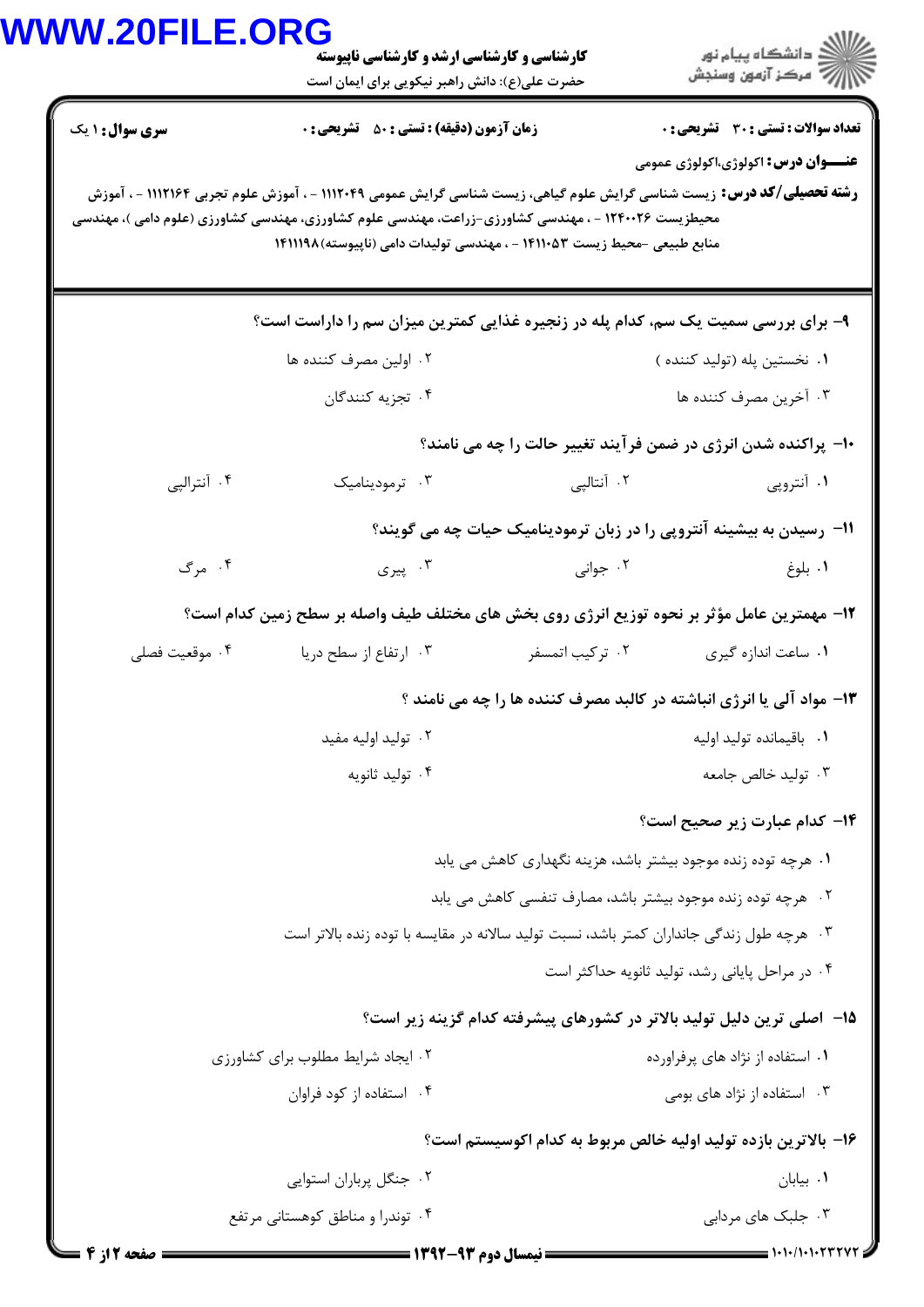| <b>V.20FILE.ORG</b> | <b>کارشناسی و کارشناسی ارشد و کارشناسی ناپیوسته</b><br>حضرت علی(ع): دانش راهبر نیکویی برای ایمان است |                                                                                                                                                                                                                                                                                                                   | دانشگاه پيام نور $\le$<br>رِ ۖ مرڪز آزمون وسنڊش |
|---------------------|------------------------------------------------------------------------------------------------------|-------------------------------------------------------------------------------------------------------------------------------------------------------------------------------------------------------------------------------------------------------------------------------------------------------------------|-------------------------------------------------|
| سری سوال: ۱ یک      | <b>زمان آزمون (دقیقه) : تستی : 50 ٪ تشریحی : 0</b>                                                   |                                                                                                                                                                                                                                                                                                                   | <b>تعداد سوالات : تستی : 30 ٪ تشریحی : 0</b>    |
|                     |                                                                                                      | <b>رشته تحصیلی/کد درس:</b> زیست شناسی گرایش علوم گیاهی، زیست شناسی گرایش عمومی ۱۱۱۲۰۴۹ - ، آموزش علوم تجربی ۱۱۱۲۱۶۴ - ، آموزش<br>محیطزیست ۱۲۴۰۰۲۶ - ، مهندسی کشاورزی-زراعت، مهندسی علوم کشاورزی، مهندسی کشاورزی (علوم دامی )، مهندسی<br>منابع طبیعی -محیط زیست ۱۴۱۱۰۵۳ - ، مهندسی تولیدات دامی (ناپیوسته) ۱۴۱۱۱۹۸ | <b>عنـــوان درس:</b> اکولوژی،اکولوژی عمومی      |
|                     |                                                                                                      | <b>۱۷</b> - تفاضل بین کاهش CO2 در مدت روز و افزایش CO2 در مدت شب کدام پارامتر زیر را در طی شبانه روز بیان می کند؟                                                                                                                                                                                                 |                                                 |
| ۰۴ جذب کل           | ۰۳ تولید ثانویه                                                                                      | ٠٢ توليد اوليه ناخالص                                                                                                                                                                                                                                                                                             | ٠١. توليد اوليه خالص                            |
|                     |                                                                                                      | ۱۸– کدام روش اندازه گیری تولید اولیه می تواند انتقال مواد آلی را در سطوح مختلف مصرف کننده ها بررسی نماید؟                                                                                                                                                                                                         |                                                 |
|                     | ۰۲ روش کاربرد مواد رادیواکتیو                                                                        |                                                                                                                                                                                                                                                                                                                   | ۰۱ روش اندازه گیری pH                           |
|                     | ۰۴ روش اندازه گیری مقدار کلروفیل                                                                     |                                                                                                                                                                                                                                                                                                                   | ۰۳ روش اندازه گیری مواد خام                     |
|                     |                                                                                                      | ۱۹- از مجموع "انرژی مصرف شده در زاد و ولد" بعلاوه "رشد و افزایش کالبد جاندار" کدام عامل حاصل می گردد؟                                                                                                                                                                                                             |                                                 |
| ۰۴ تولید ثانویه     | ۰۳ تولید اولیه                                                                                       | ۰۲ هزینه تنفسی                                                                                                                                                                                                                                                                                                    | ۰۱ هزینه نگهداری                                |
|                     |                                                                                                      | <b>۰۲−</b> نسبت تولید ناخالص در پله n به تولید ناخالص در پله 1−1 را چه می نامند؟                                                                                                                                                                                                                                  |                                                 |
|                     | ۰۲ ضریب رشد                                                                                          |                                                                                                                                                                                                                                                                                                                   | ۰۱ ضریب کاهش تولیدات                            |
|                     | ۰۴ ضریب اکولوژی                                                                                      |                                                                                                                                                                                                                                                                                                                   | ۰۳ ضریب تنفس                                    |
|                     |                                                                                                      | <b>۲۱</b> - نسبت میزان جریان به ذخیره را در چرخه های مواد چه می نامند؟                                                                                                                                                                                                                                            |                                                 |
|                     | ۰۲ زمان انتقال                                                                                       |                                                                                                                                                                                                                                                                                                                   | ٠١. نسبت انتقال                                 |
|                     | ۰۴ زمان کفایت موجودی ذخیره                                                                           |                                                                                                                                                                                                                                                                                                                   | ۰۳ نسبت کفایت موجودی ذخیره                      |
|                     |                                                                                                      | ٢٢- دليل اصلي بالا بودن توليد خالص نسبت به توليد ناخالص در مناطق سردسير كدامست؟                                                                                                                                                                                                                                   |                                                 |
|                     | ۰۲ بالابودن توليد ثانويه                                                                             |                                                                                                                                                                                                                                                                                                                   | ۰۱ كاهش تنفس                                    |
|                     | ۰۴ بالابودن توليد اوليه مفيد                                                                         |                                                                                                                                                                                                                                                                                                                   | ۰۳ افزایش تنفس                                  |
|                     |                                                                                                      | <b>۲۳-</b> در یک اکوسیستم، چرخه باز (یک طرفه) مربوط به کدام جزء می شود؟                                                                                                                                                                                                                                           |                                                 |
| ۰۴ اغلب مواد        | ۰۳ انرژی و مواد                                                                                      | ۰۲ انرژی                                                                                                                                                                                                                                                                                                          | ۰۱ مواد                                         |
|                     |                                                                                                      | <b>34</b> - موجودی که دامنه تحمل وسیعی نسبت به نمک های محلول نشان دهد را چه می نامند؟                                                                                                                                                                                                                             |                                                 |
|                     |                                                                                                      |                                                                                                                                                                                                                                                                                                                   |                                                 |